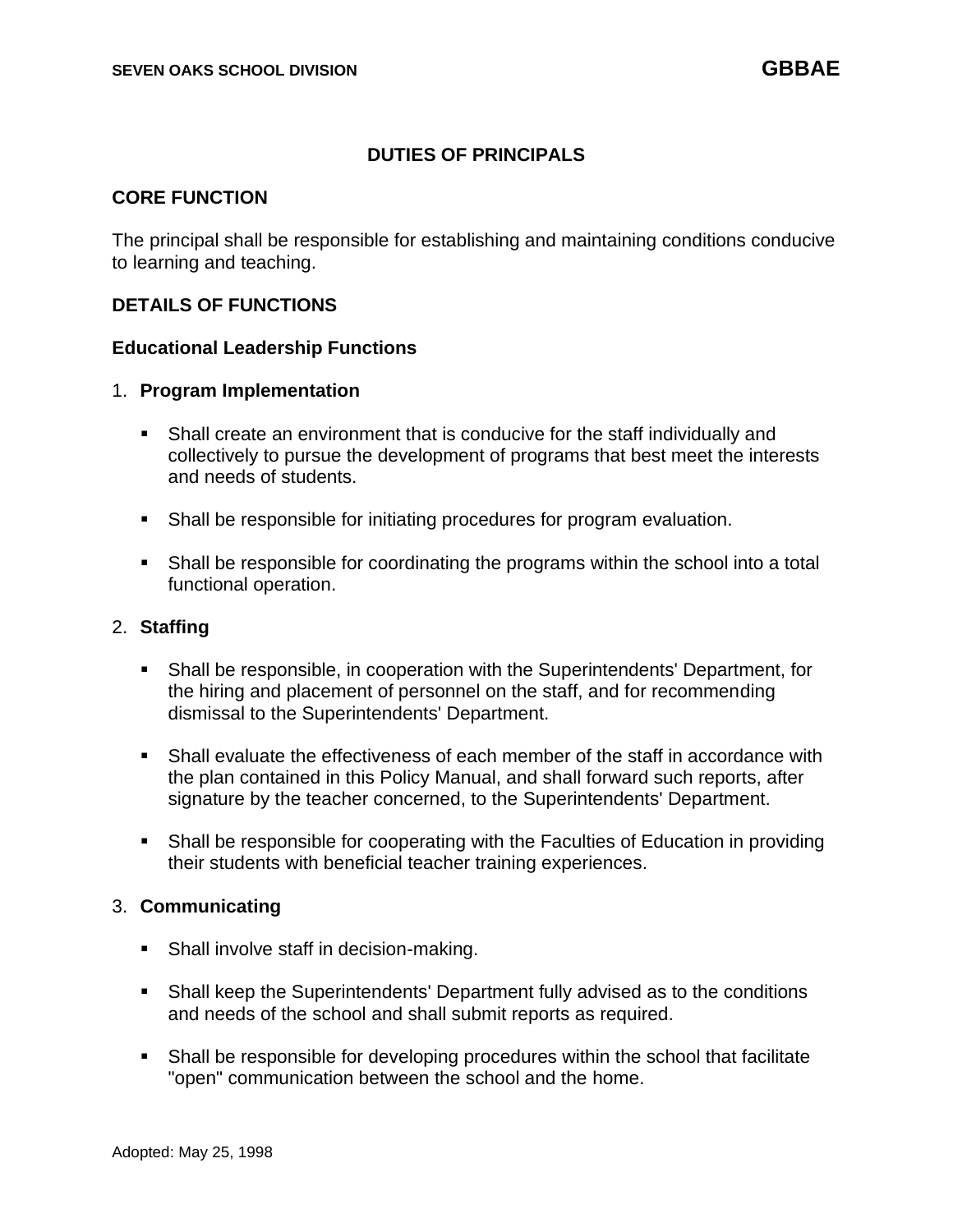- Shall keep the people within the school community informed about the school and its activities.
- Shall hold staff meetings as necessary for the purpose of discussing education and administrative matters.
- Shall communicate with the Director of Operations and/or the Coordinator of Maintenance and Custodial Services about issues related to the work of custodial staff in the school.
- Shall be responsible for maintaining liaison with personnel providing specialized professional services in the school division, (e.g. Student Support Services, Community Schools.)

## 4. **Professional Development**

- Shall display leadership and assist in the individual and collective professional development of the staff.
- Shall personally undertake professional growth activities.
- Shall assist in the identification of desirable professional growth activities for participation by all administrators and supervisors in the School Division.

#### 5. **Student Concerns**

- Shall be responsible for providing a climate in which students can develop selfdiscipline.
- **•** Shall involve students in certain decision-making activities in the school.

#### **Administrative Functions**

#### 1. **Student Administration**

- Shall be responsible for the registration of pupils and for the maintenance of upto-date cumulative records as specified by the Superintendents' Department.
- Shall be responsible for the organization of the supervision of pupil activities in the school building, on the school grounds, from prior to school opening to immediately after school dismissal.
- **•** Shall authorize, and shall be responsible for the supervision of, activities sponsored and conducted by the student organizations of the school.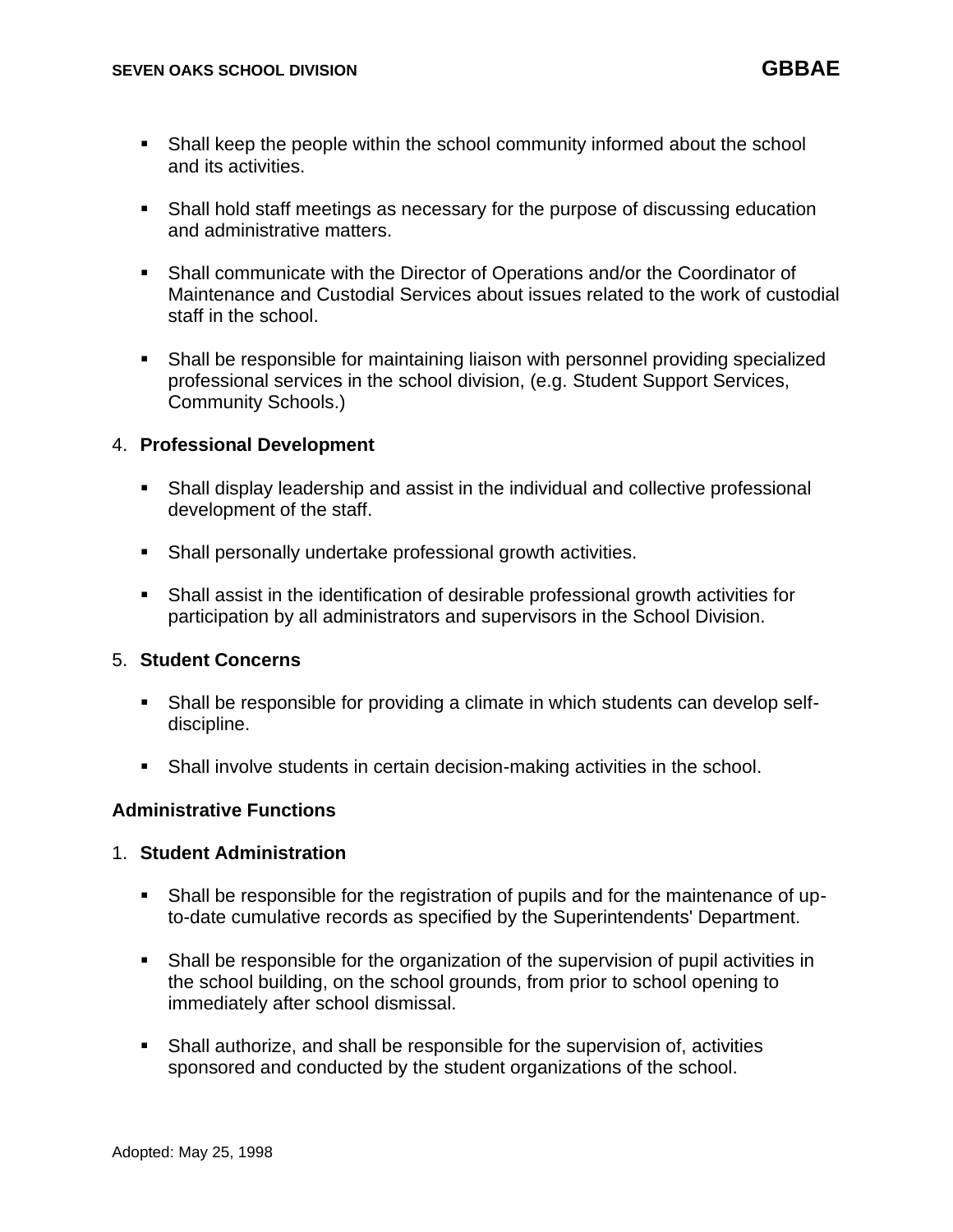**•** Shall be responsible for the organization of school patrols according to the regulations contained in this Policy Manual.

## 2. **Finance Administration**

- Shall prepare the school's annual operating and capital budgets within the bounds established by the Superintendents' Department and shall supervise the ongoing expenditures under the school's control.
- Shall be responsible for the administration of a system of accounting for all school monies and shall submit all books to the Secretary-Treasurer for an annual audit.

## 3. **Facilities**

- Shall be responsible for taking all reasonable precautions to safeguard the health and safety of staff and pupils.
- Shall be responsible for inspecting the condition of school property and for reporting instances of vandalism and break-ins to the Superintendent and the Director of Maintenance. Where damage is serious and appears to have been deliberate, it shall be reported to the Police Department or other appropriate action shall be taken.

## 4. **Personnel Administration**

- **•** Shall be responsible for the functional supervision and the evaluation of the work of the custodial staff assigned to the school.
- Shall be responsible for the direction of the work of the clerical staff, teacher aides and volunteers in the school.

#### 5. **Policy Manual**

- Shall be responsible for implementing all policies within the Policy Manual that are related to the students and staff within the school.
- Shall be responsible for seeing that copies of this Policy Manual in the school are kept up to date.
- Shall be responsible for maintaining an awareness of Board policy within the school.